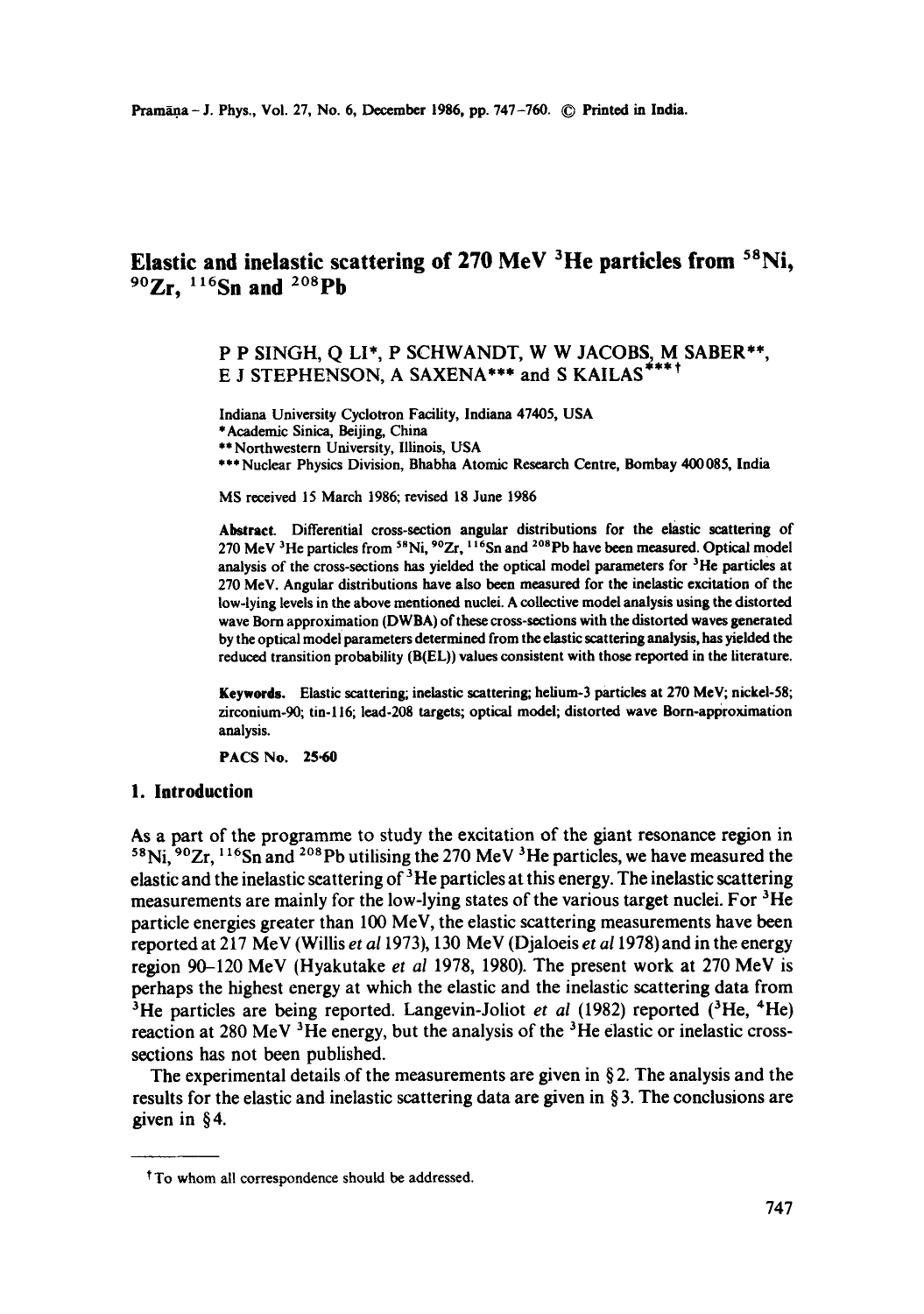### **2. Experimental procedure**

The present measurements have been carried out utilising the  $270$  MeV  $^3$ He particle beams available from the Indiana University Cyclotron Facility (IUCF). The isotopically enriched targets of <sup>58</sup>Ni (99%), <sup>90</sup>Zr (98%), <sup>116</sup>Sn (96%) and <sup>208</sup>Pb (99%) ranging in thickness from 10 to 100 mg/cm<sup>2</sup> were used. The scattered particles were detected using the QDDM spectrometer (Bent *et al* 1981). The differential cross-section measurements were carried out in the angular range of  $\theta \sim 6^{\circ}$  to 32° in steps of 0.75° or 1.5°. The angular resolution was kept at  $0.2^{\circ}$  for  $\theta < 27^{\circ}$  and  $0.4^{\circ}$  for  $\theta > 27^{\circ}$ . Beam current on the target ranged from  $1.0$  to 50 (particle) nA.

The measured differential cross-sections for the elastic scattering for all target nuclei are plotted in figure 1. The inelastic scattering to various low-lying states of <sup>58</sup>Ni, <sup>90</sup>Zr, **116Sn** and 2°8pb are presented in figures 3-6 respectively. The elastic scattering crosssections have absolute errors of the order of  $\pm$  5% arising mainly due to target nonuniformity and uncertainties in target thicknesses. The inelastic scattering data have uncertainties between 5 and  $10\%$ , composed of errors due to counting statistics, target thickness and target non-uniformity and the peak fitting procedure followed in the data analysis of overlapping levels.

### **3. Analysis and results**

### 3.1 *Elastic scattering*

As can be seen from figure 1, the angular distribution data exhibit a few strong oscillations characteristic of Fraunhoffer diffraction followed by a rather smooth exponential fall-off. Conventional optical model analysis of the elastic cross-sections, using the code SNOOPY (Schwandt 1981), has yielded the parameters as listed in table 1. The optical potential employed is parametrized as,

$$
U(r) = U_{\text{Coul}}(r) - V_{R}f_{I}(r) - i V_{I}f_{I}(r). \tag{1}
$$

Here  $U_{\text{Coul}}$  represents the Coulomb potential and  $V_R$  and  $V_I$  are the strengths of the real and the imaginary parts of the complex nuclear potentials respectively. The form factor  $f_R(r)$  ( $f_R(r)$ ) of the real (imaginary) part of the potential was assumed to have a Woods-Saxon form, characterized by a half-value radius  $r_R A_T^{-1/3}$  ( $r_I A_T^{1/3}$ ) and diffuseness,  $a_R(a_l)$ . ( $A_T$  = target mass number).

The code SNOOPY uses relativistic kinematics in the optical model calculation. Starting from the set of parameters found best suitable at  $E = 217$  MeV (Willis *et al*) 1973) we optimized the parameters (table 1) to get the best fit to the data. The best fit theoretical curves along with the experimental data are shown in figure 1. The optical model fit to the experimental cross-sections is, in general, quite good for all the targets. The structures and the absolute cross-sections are better reproduced, within experimental uncertainties, for the angles forward of 25 ° than for the ones larger than 25. The optical model predictions do show discrepancies as compared to experimental data, in some angular regions, (particularly some of the minima in  $\sigma/\sigma_R$  plots) and they vary with the target. A better fit could be obtained by varying all the parameters, but due to limited angular range of the experimental cross-sections, such an exercise was not considered useful.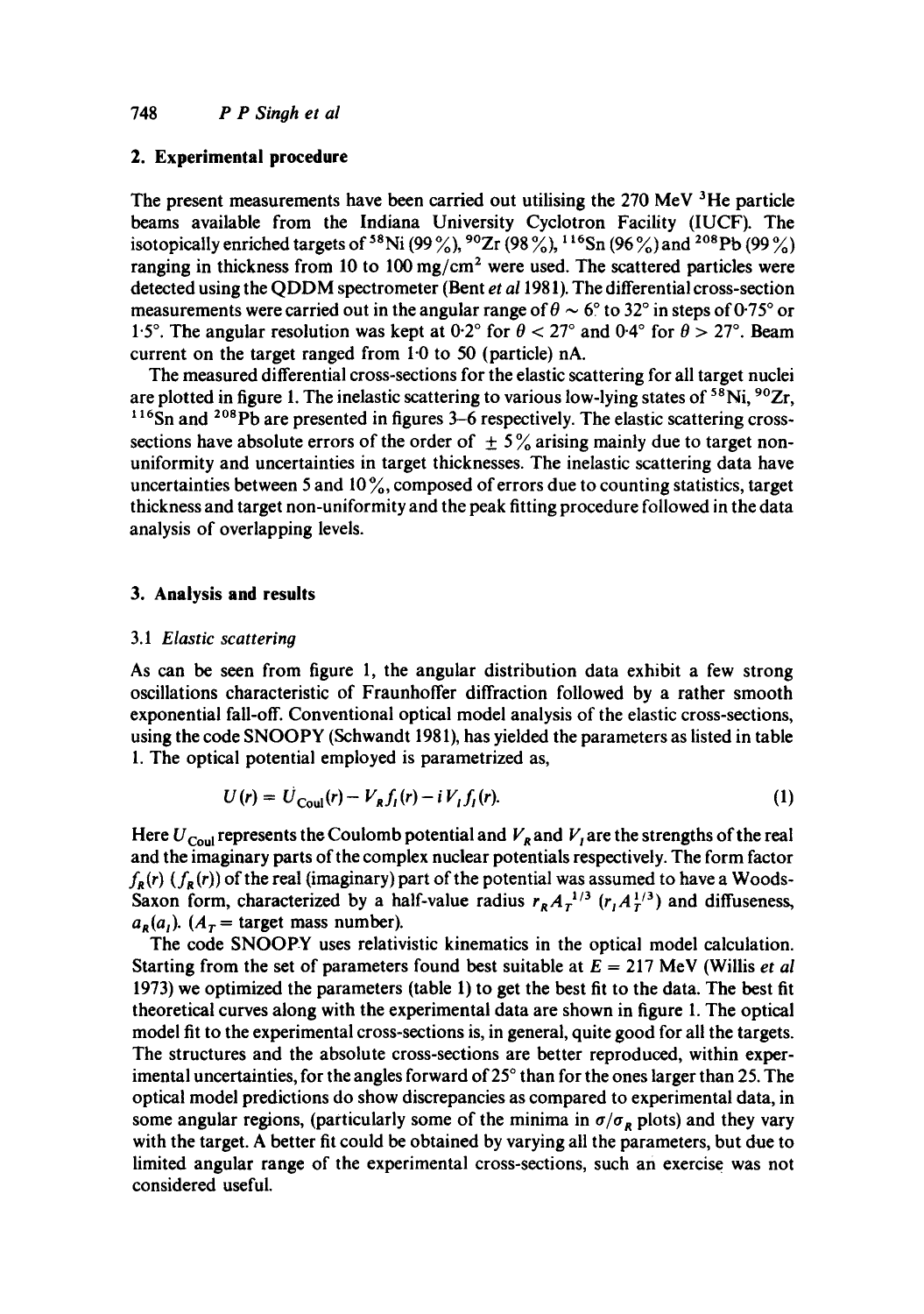

Figure 1. Differential cross-section angular distributions for the elastic scattering of <sup>3</sup>He particles by <sup>58</sup>Ni, <sup>90</sup>Zr, <sup>116</sup>Sn and <sup>208</sup>Pb. The curves are the optical model fits to the data.  $\theta$ 's are in degrees,

The volume integral per projectile-target pair is defined as

$$
J_R = \int |V_R| f_R(r) d\tau / (A_P A_T),
$$
  
\n
$$
J_I = \int |V_I| f_I(r) d\tau / (A_P A_T),
$$
\n(2)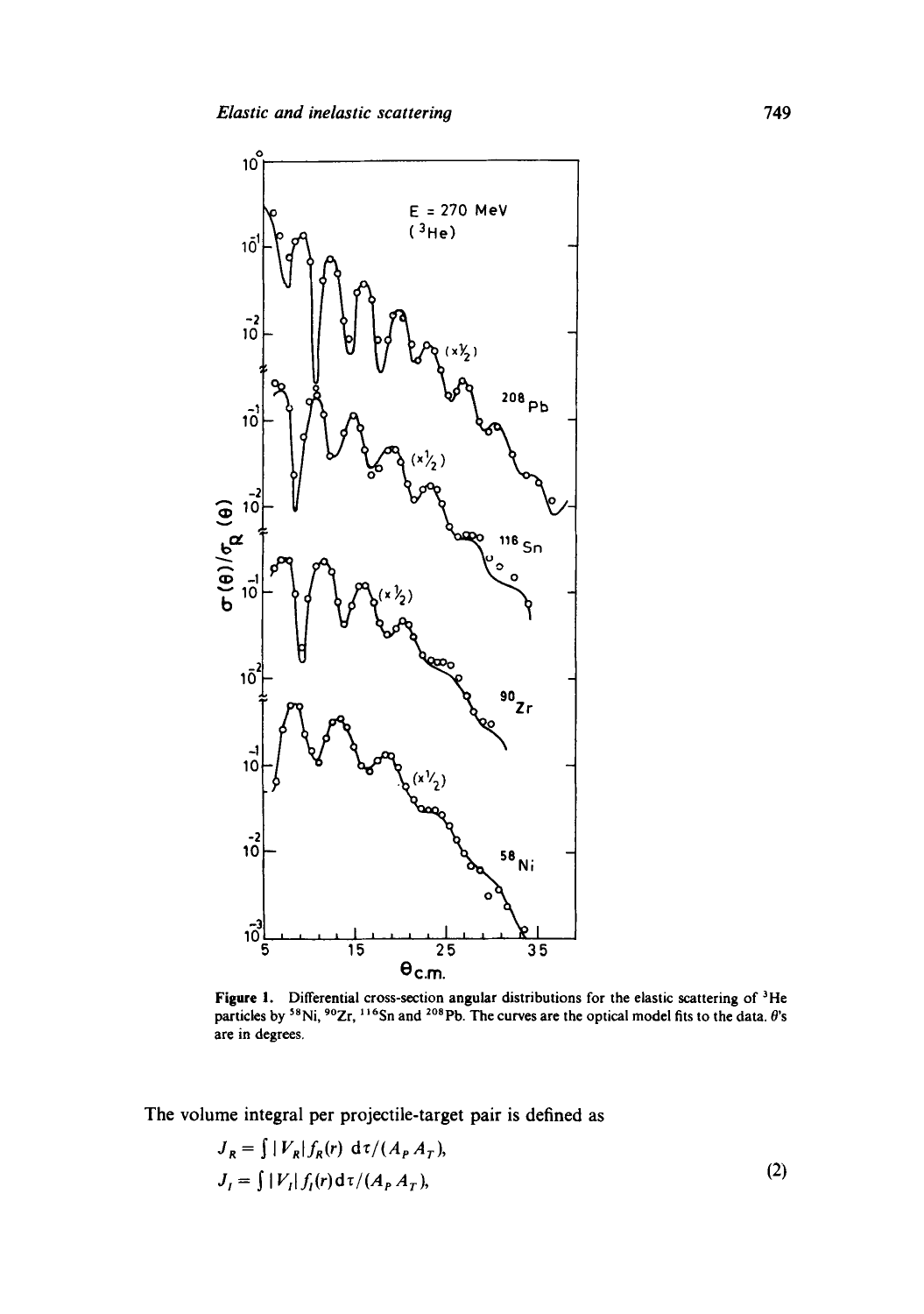|                              | <sup>58</sup> Ni | 90Zr     | $116$ Sn | 208 Pb   |
|------------------------------|------------------|----------|----------|----------|
| $V_R$ (MeV)                  | 67               | 69       | 66       | 71       |
| $r_R$ (fm)                   | 1.24             | $1 - 24$ | 1.27     | $1-25$   |
| $a_R$ (fm)                   | 0.85             | 0.83     | 0.86     | 0.86     |
| $V_I$ (MeV)                  | 21               | 23       | 23       | 18       |
| $r_f$ (fm)                   | $1-41$           | 1.39     | $1-40$   | 1.43     |
| a <sub>1</sub> (fm)          | 0.79             | 0.79     | 0.66     | 0.81     |
| $r_c$ (fm)                   | 1.35             | 1.35     | 1.35     | $1 - 35$ |
| $J_R$ (MeV fm <sup>3</sup> ) | 233              | 224      | 224      | 219      |
| $J_I$ (MeV fm <sup>3</sup> ) | 99               | 100      | 96       | 80       |
| $\sigma_R$ (mb)              | 1365             | 1745     | 1885     | 2775     |

Table 1. Optical model parameters <sup>58</sup>Ni, <sup>90</sup>Zr,  $116$ Sn,  $208Pb + 3$ He (270 MeV).

Note. Half value radius =  $r_x A_T^{1/3}$  fm (x = R or 1); Coulomb radius =  $r_c A_T^{1/3}$  fm;  $\sigma_R$  = Reaction cross-section.

respectively for the real and the imaginary parts of the optical potential. In the above equation  $A_{\rm P}$  and  $A_{\rm T}$  represent the mass number of the projectile and the target nuclei, respectively. The volume integrals  $J_R$  and  $J_I$  are found to be less ambiguous quantities to study the energy and/or target mass dependences of the optical potential. We have plotted in figure 2, the values of  $J_R$  and  $J_I$  in the 100-270 MeV region using the results of the optical model analysis of 100-217 MeV 3He elastic scattering (Willis *et al* 1973; Djaloeis *et al* 1978; Hyakutake *et al* 1978, 1980), along with those of this report. It is clear from an inspection of figure 2 (top part) that  $J_R$  decreases linearly with the bombarding energy of <sup>3</sup>He. The decrease of  $J_R$  with energy can be anticipated due to the non-locality effect (Hodgson 1966) and the intrinsic energy dependence arising from the energy dependence of the separation distance of the two-body effective interactions (Sinha *et al* 1973).

The volume integrals  $J<sub>I</sub>$  plotted in the lower part of figure 2. The energy dependence seen in the case of  $J_i$  is not as significant as that observed for  $J_{\rm g}$ .

We have fitted the  $J_R$  and  $J_I$  values in the energy region 100 to 270 MeV, and for  $A = 40{\text -}208$  using the following functional form for the volume integrals J that was found (Gupta and Murthy 1982; Gupta *et at* 1985) successful in explaining the data for energies below 50 MeV/nucleon. With the functional form

$$
J_x = \left[ J_{0x}(1 - \alpha_x E^*) + \left( \frac{N_T - Z_T}{A_T} \right) J_{1x}(1 - \beta_x E^*) \right] (1 + r_x A_T^{-1/3})
$$
  

$$
E^* = E - 2(1.44 Z_T / A_T^{1/3}).
$$
 (3)

with 
$$
E^* = E - 2(1.44 Z_T / A_T^{1/3}),
$$
 (3)

the effective projectile energy and  $X = R$  (real) or I (imaginary) part, the volume integral data have been fitted, varying the parameters  $J_{0x}$ ,  $J_{1x}$ ,  $\alpha_x$ ,  $\beta_x$  and  $r_x$ . We assumed an error of  $\pm 5\%$  on the J values in carrying out the fit. As the five parameters mentioned above are correlated one should be cautious in identifying the terms  $J_{0x}$  and  $J_{1x}$  with the isoscalar and the isovector parts of the interaction. The values of the various parameters found from the above procedure in the energy region 100-270 MeV are listed in table 2. The solid lines in upper part of figure 2 represent the predictions for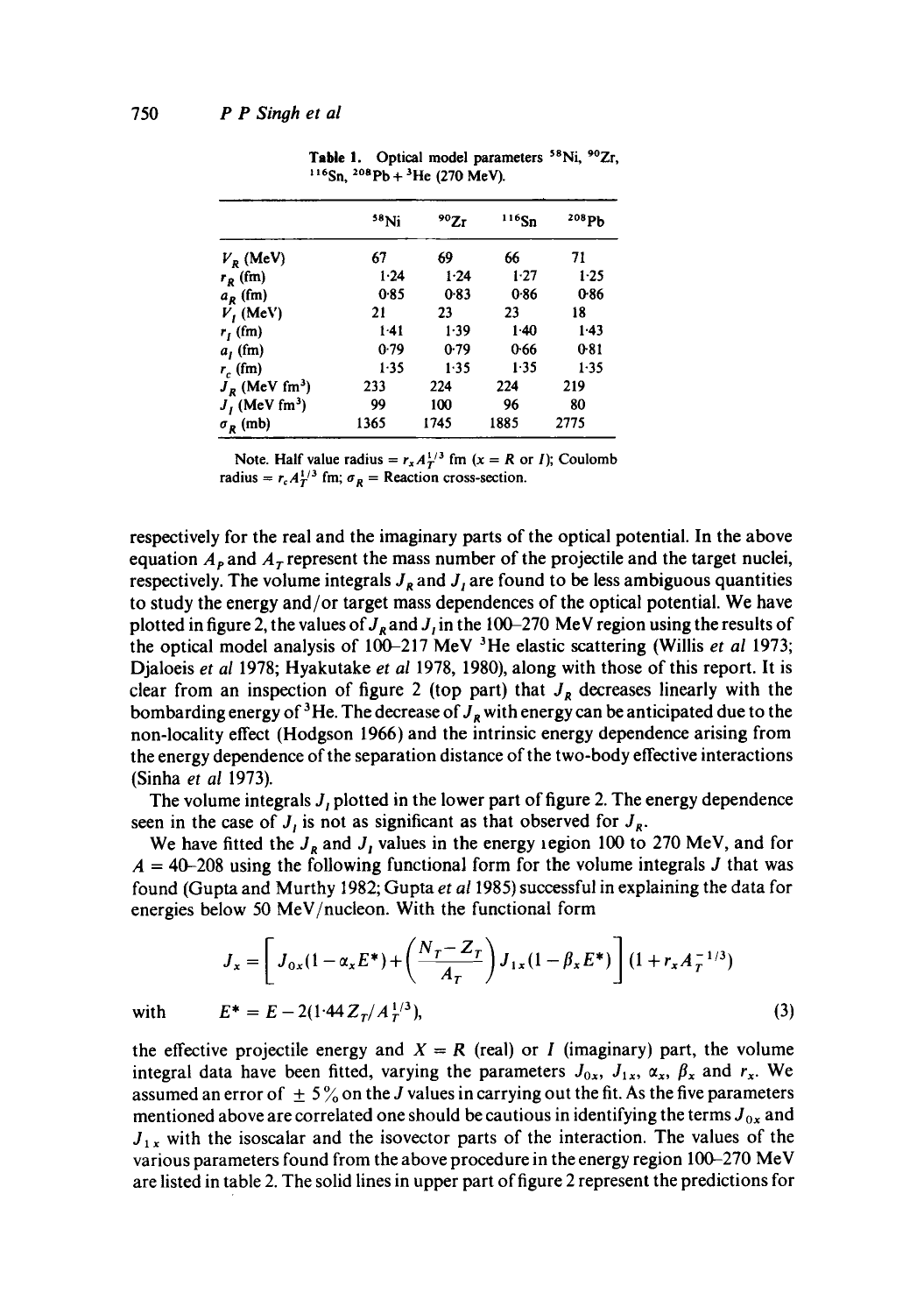

**Figure 2.** Volume integrals per target-projectile pair,  $J_R$  for the real part and  $J_I$  for the imaginary part are plotted as a function of <sup>3</sup>He energy. The continuous and the dashed lines represent the calculations using  $(3)$  for <sup>58</sup>Ni and <sup>208</sup>Pb.

Table 2. Parameters to fit the volume integrals  $J_R$ ,  $J_I$ .

| 277                   |                       | 9.5                   |
|-----------------------|-----------------------|-----------------------|
|                       | $\alpha$ ,            | $2.54 \times 10^{-4}$ |
| 143                   |                       | $17-2$                |
| $5.43 \times 10^{-3}$ | β,                    | $1.41 \times 10^{-4}$ |
| $1 - 12$              | r,                    | 39.4                  |
|                       | $1.40 \times 10^{-3}$ | $J_{0I}$<br>$J_{1I}$  |

Note:  $J$ 's in MeV fm<sup>3</sup>;  $\alpha$ 's,  $\beta$ 's in fm<sup>3</sup>.

<sup>208</sup>Pb and <sup>58</sup>Ni, using expression (3). It appears that  $A<sub>T</sub>$  dependence of  $J<sub>R</sub>$  is not very significant for lower E values and within the errors on  $J_R$  the values of <sup>58</sup>Ni are not different from those obtained for <sup>208</sup>Pb. However, for larger E values beyond 200 MeV there are noticeable differences between the  $J_R$  values of <sup>58</sup>Ni and <sup>208</sup>Pb.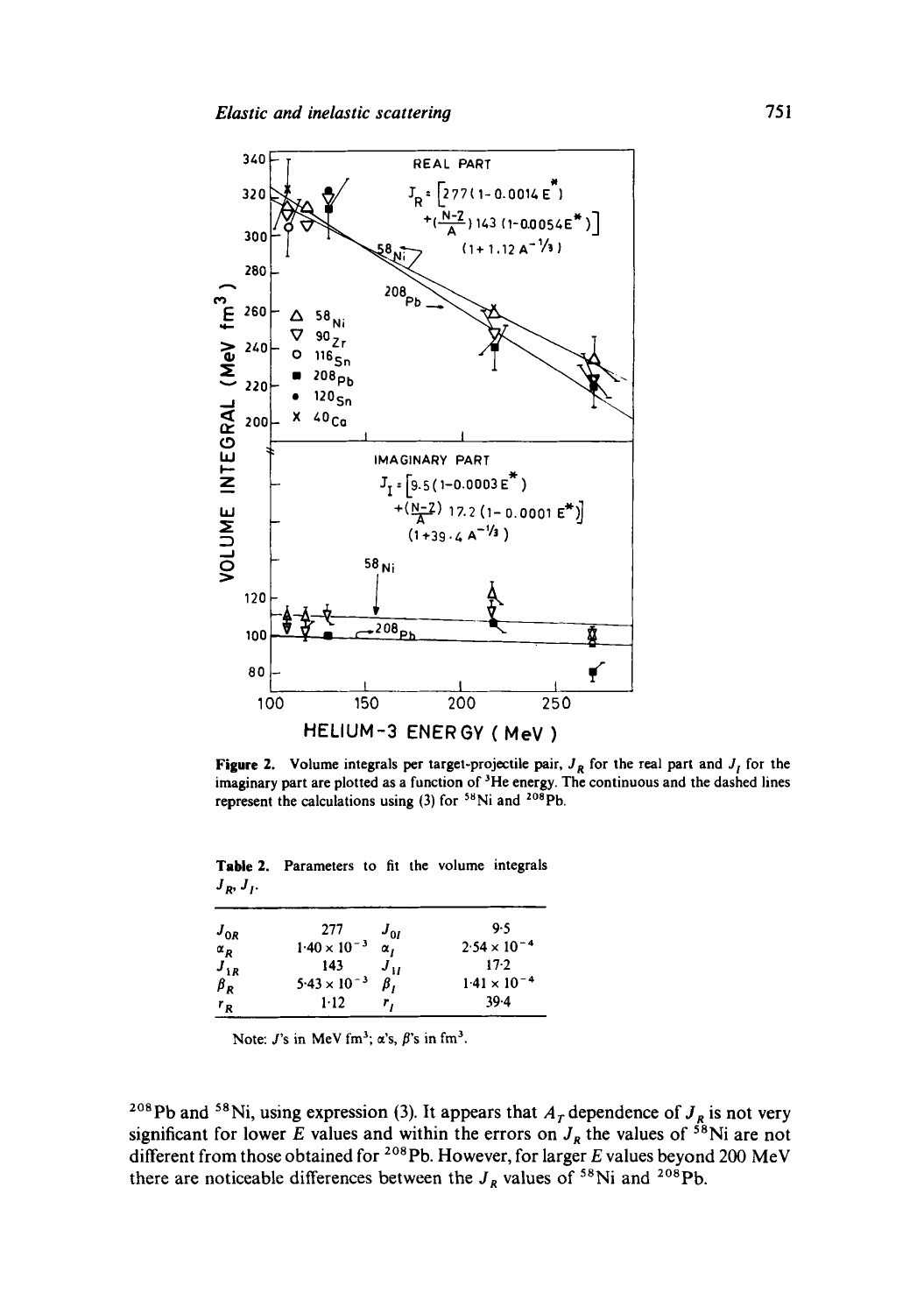### 752 *P P Singh et M*

The solid lines on the lower part of figure 2 represent the predictions (using (3)) for <sup>58</sup>Ni and <sup>208</sup>Pb. The two lines roughly enclose the observed values of  $J<sub>I</sub>$  for the various target masses. It is found that the  $J_R$  and  $J_I$  values determined at 270 MeV for <sup>208</sup>Pb in the present work are 219 MeV fm<sup>3</sup> and 80 MeV fm<sup>3</sup>, respectively. These are quite different from the values of 166 MeV fm<sup>3</sup> and 99 MeV fm<sup>3</sup>, respectively obtained from extrapolations of the formulae found successful in explaining the data for energies upto 50 MeV/nucleon (Gupta and Murthy 1982; Gupta *et al* 1985).

### 3.2 *Inelastic scattering*

The angular distribution data for the strongly excited low-lying levels, in the various nuclei are plotted in figures 3, 4, 5 and 6 for the target nuclei  $58$ Ni,  $90Zr$ ,  $116Sn$  and <sup>208</sup>Pb, respectively. The measurements on the low-lying states serve two purposes. First, they give in an independent way, irrespective of any theoretical calculation, the angular distribution shapes for states with  $J^n = 2^+, 3^-, 4^+$  and  $5^-$ . These shapes serve



Figure 3. Angular distribution data for the low-lying states in <sup>58</sup>Ni. The solid curves are the predictions from the collective model.  $\theta$ 's are in degrees.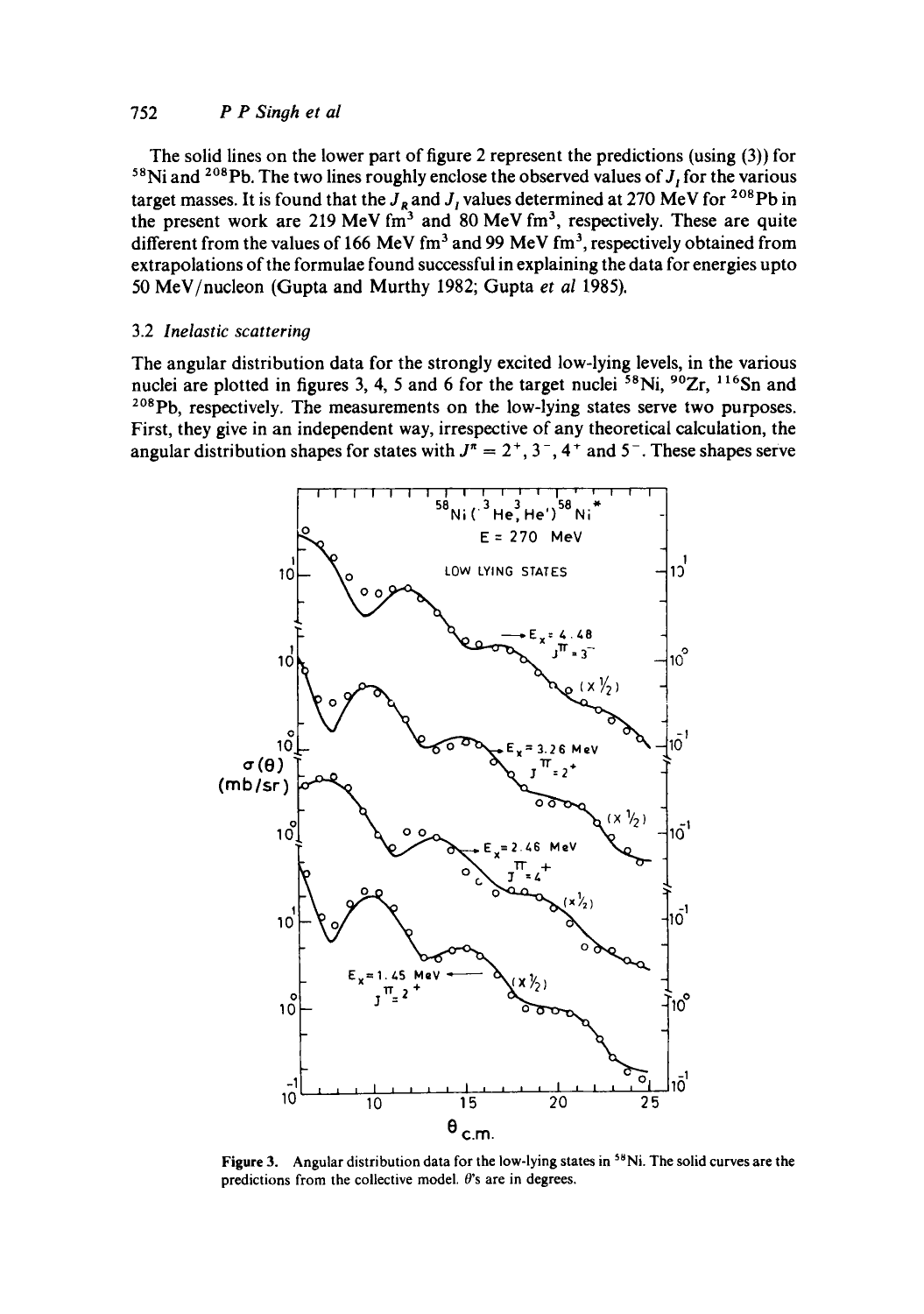

Figure 4. Angular distribution data for the low-lying states in <sup>90</sup>Zr. The solid curves are the predictions from the collective model.  $\theta$ 's are in degrees.

as guides for the behaviour to be expected for multipoles in the giant resonance region. Second, if we can explain satisfactorily with a macroscopic collective model (DWBA) the data for the low-lying states with known  $J^{\pi}$  values, then we can extend these calculations with some confidence in predicting the  $\sigma(\theta)$  angular distributions for the various multipolarities observed in the giant resonance region. The inelastic scattering data are compared with the collective model DWBA predictions. In all the calculations a complex transition potential has been used and the effects of Coulomb excitation have been included. The radial part of the interaction potential for exciting a multipole  $(L)$ vibration is given as

$$
V_L = \beta_R r_R A_T^{1/3} \frac{dV_R(r)}{dr} + \beta_I r_I A_T^{1/3} \frac{dV_I(r)}{dr},
$$
\n(4)

where  $V_{\bf{g}}(r)$  and  $V_{\bf{f}}(r)$  are the real and the imaginary parts of the optical potential obtained from fits to the elastic scattering data.  $\beta_R$  and  $\beta_I$  are the deformation parameters for the real and the imaginary parts respectively. The calculations have been performed using the computer code DWUCK-4 (Kunz 1982) with relativistic kinematics. The calculations have been made assuming  $\beta_R = \beta_I$ . The values of  $\beta$ 's were extracted by normalising the observed cross-sections with those of DWBA so that,

$$
\beta^2 = \frac{\sigma(\theta)_{\text{expl}}}{\sigma(\theta)_{\text{DWBA}}}.\tag{5}
$$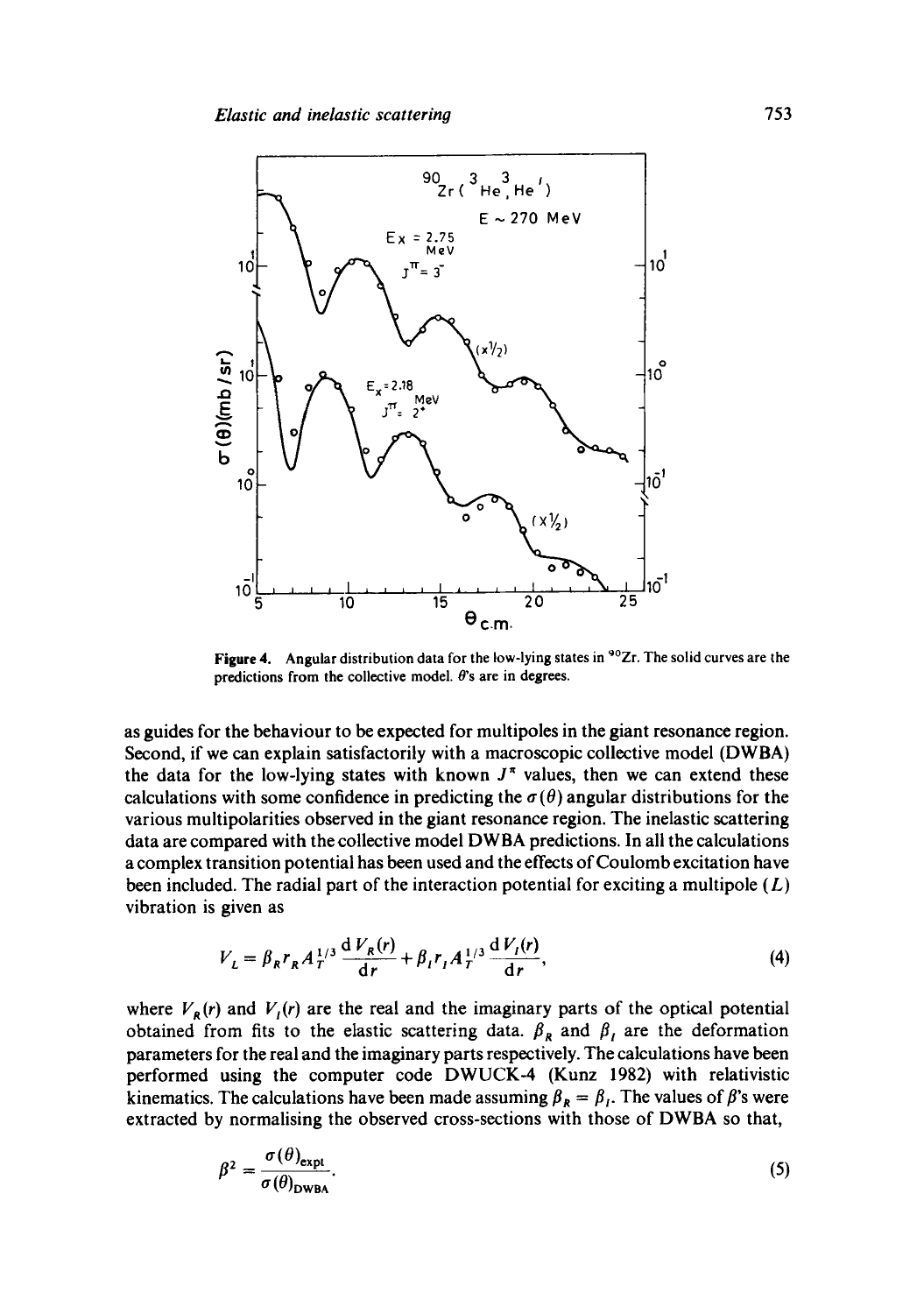

Figure 5. Angular distribution data for the low-lying states in  $116$ Sn. The solid curves are the predictions from the collective model.  $\theta$ 's are in degrees.

Since in the optical model analysis of the elastic cross-sections (table 1) we have  $r_R \neq r_I$ , we take the deformation length for the optical model potential,  $\delta_{\text{opt}}$ , for the various target nuclei as

$$
\delta_{\text{opt}} = \beta (r_R A_T^{1/3} + r_I A_T^{1/3})/2
$$
 (6)

As seen from figures 3 through 6, the macroscopic collective model DWBA calculation gives a reasonable account of the observed inelastic excitation of the low-lying states of various multipolarities. There, however, are some quantitative discrepancies. In the case of Ni (figure 3) for the  $4^+$ , 2.46 MeV state the calculated positions of the second maxima are at higher angles than observed. For Pb while the data for the strongly excited 3 state is explained well by the DWBA calculation, it is not so for the relatively weakly excited  $2^+$  state (figure 6). The largest discrepancies are noticed for the  $2^+$  state in Pb. This may be mainly due to the uncertainties involved in the experimental determination of the cross-section for this state. It may be possible to improve the agreement between theory and experiment in certain cases with suitable changes in parameters. But such an attempt was considered not worthwhile as the overall quality of the DWBA predictions has been generally good.

The values of the reduced transition probabilities  $B(EL)$ , were calculated, in both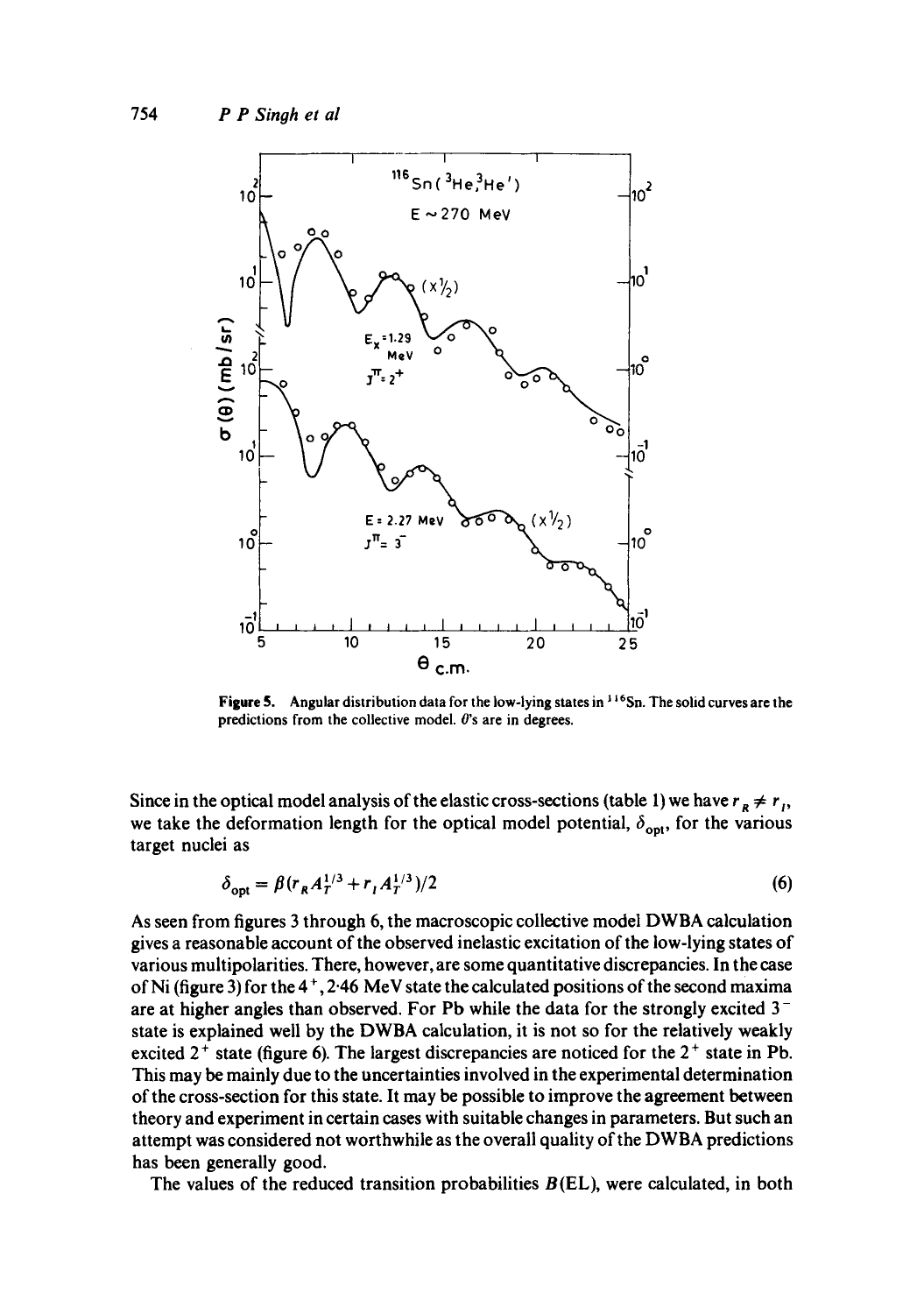

Figure 6. Angular distribution data for the low-lying states in <sup>208</sup>Pb. The solid curves are the predictions from the collective model.  $\theta$ 's are in degrees.

uniform and Fermi density distributions using the following relations:

$$
B(EL)_U = \delta_{\text{opt}}^2 (Z_T/4\pi)^2 9 R_m^{2L-2} \quad \text{(uniform)} \quad e^2 \text{fm}^{2L}, \tag{7}
$$

$$
B(EL)_F = (\delta_{\rm opt})^2 (Z_T/4\pi)^2 (L+2)^2 \langle r^{L-1} \rangle^2 \quad \text{(Fermi)} \quad e^2 \text{fm}^{2L}. \tag{8}
$$

 $(R_m = 1.2 A_T^{1/3})$ 

For the Fermi distribution, the value of the half density radius was adopted as  $R_F = 1.115$   $A_T^{1/3} - 0.53$   $A_T^{-1/3}$  and of diffuseness as  $a_F = 0.568$  fm, following the analysis of Bernstein (1969).

In table 3, we have listed the  $B(E<sub>L</sub>)$  values obtained for the various low-lying levels in <sup>58</sup>Ni, <sup>90</sup>Zr, <sup>116</sup>Sn and <sup>208</sup>Pb. From the  $B(EL)$ <sub>e</sub> values obtained from electron scattering experiments, the proton deformation lengths  $\delta_p$  have been deduced using the expression

$$
\delta_p^2 = \frac{B(EL)_e}{e^2} (4\pi/Z_T)^2 \frac{1}{(L+2)^2 \langle r^{L-1} \rangle^2}.
$$
 (9)

In table 4 the  $\delta$  values from other determinations are compiled. In table 3 we have listed the average values (from table 4),  $\langle \delta \rangle$ ,  $\delta_{\text{opt}}$  (present work for <sup>3</sup>He), and  $\delta_p$  values and made a comparison of them.

In general, within experimental uncertainties, the values of  $\delta_{opt}$  extracted from the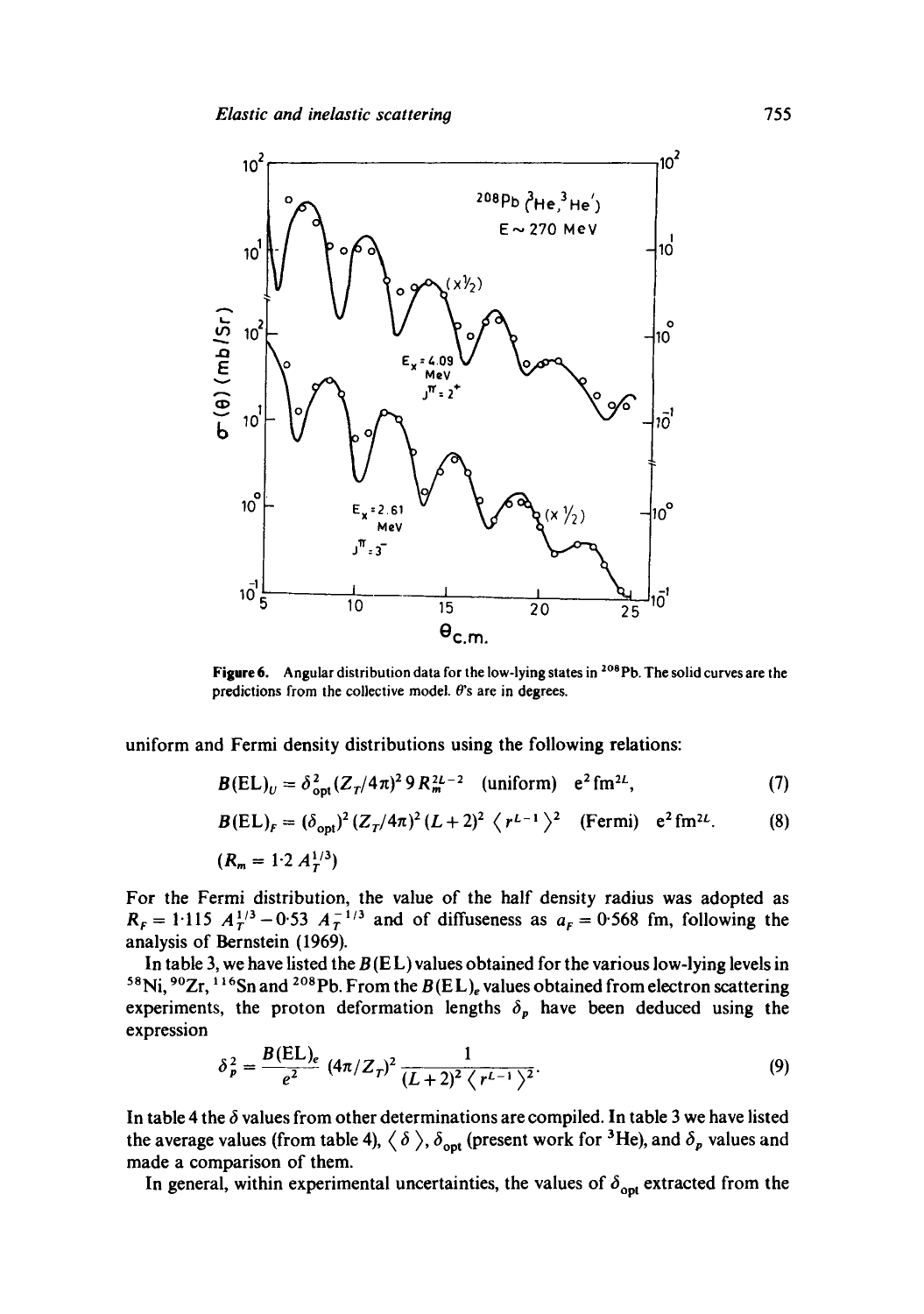| <b>Nucleus</b> |    | $E_x$<br>(MeV) | $J^{\star}$ | $\delta_{\rm opt}$<br>(fm) | $B(EL)e^2$<br>U | fm <sup>2</sup> L<br>F | $\delta_p$<br>(fm) | $\langle \delta \rangle$<br>$(f_m)$ |
|----------------|----|----------------|-------------|----------------------------|-----------------|------------------------|--------------------|-------------------------------------|
| $58$ Ni        |    | $1-45$         | $2^+$       | $0.773 + 0.062$            | 576             | 652                    | $0.711 + 0.020$    | $0.890 \pm 0.118$                   |
|                |    | 2.46           | $4+$        | $0.312 \pm 0.025$          | 43688           | 76708                  | $0.276 + 0.008$    | $0.364 \pm 0.077$                   |
|                |    | 3.26           | $2^+$       | $0.407 + 0.033$            | 160             | 181                    | $0.400 + 0.010$    | $0.360 \pm 0.045$                   |
|                |    | 4.52           | $3 -$       | $0.656 + 0.039$            | 8950            | 11915                  | $0.685 \pm 0.027$  | $0.733 + 0.047$                     |
| 90Zr           |    | 2.18           | $2^+$       | $0.449 + 0.036$            | 531             | 562                    | $0.495 + 0.049$    | $0.432 + 0.054$                     |
|                |    | 2.75           | $3-$        | $0.701 + 0.021$            | 37484           | 43690                  | $0.980 + 0.173$    | $0.877 + 0.080$                     |
| $116$ Sn       | a) | 1.29           | $2^{+}$     | $0.645 + 0.065$            | 2030            | 2082                   | $0.598 + 0.027$    | $0.713 + 0.079$                     |
|                |    | 2.27           | $3 -$       | $0.776 + 0.058$            | 100,624         | 110,139                | $0.667 + 0.033$    | $0.806 \pm 0.122$                   |
| 208ph          |    | 2.61           | $3 -$       | $0.722 + 0.048$            | 510.499         | 497,446                | $0.807 + 0.065$    | $0.821 \pm 0.010$                   |
|                |    | 4.09           | $2^+$       | $0.532 + 0.054$            | 5482            | 5322                   | $0.411 + 0.033$    | $0.399 + 0.052$                     |

Table 3.  $\delta_{\text{opt}}$ ,  $B(EL)$ ,  $\delta_p$  and  $\langle \delta \rangle$  values.

*Note* a. The error on  $\delta_p$  value has been assumed to be  $\pm 5\%$ .

Table 4.  $\delta$  values from other works.

| Nucleus | $J^{\pi}$ | $E_x$<br>(MeV) | $\delta$<br>(fm)                           | Method              | References                                 |
|---------|-----------|----------------|--------------------------------------------|---------------------|--------------------------------------------|
| $58$ Ni | $2^+$     | $1-45$         | 0.711                                      | (e, e')             | 1                                          |
|         |           |                | $1 - 00$                                   | $(\alpha, \alpha')$ |                                            |
|         |           |                | 0.85                                       | (n, n')             | $\begin{array}{c} 2 \\ 3 \\ 3 \end{array}$ |
|         |           |                | 0.99                                       | Low $E(p, p')$      |                                            |
|         |           |                | 0.90                                       | High $E(p, p')$     | $\overline{\mathbf{4}}$                    |
|         |           |                | $\langle \delta \rangle = 0.890 \pm 0.118$ |                     |                                            |
|         | $4+$      | 2.46           | $0.276^{\circ}$                            | (e, e')             | 5                                          |
|         |           |                | 0.403                                      | High $E(p, p')$     | 4                                          |
|         |           |                | 0.414                                      | $(\alpha, \alpha')$ | 6                                          |
|         |           |                | $\langle \delta \rangle = 0.364 \pm 0.077$ |                     |                                            |
|         | $2^+$     | 3.26           | $0-40$                                     | (e, e')             | 4                                          |
|         |           |                | 0.370                                      | High $E(p, p')$     | 4                                          |
|         |           |                | 0.311                                      | $(\alpha, \alpha')$ | $\overline{2}$                             |
|         |           |                | $\langle \delta \rangle = 0.360 \pm 0.045$ |                     |                                            |
|         | $3 -$     | 4.52           | 0.685                                      | (e, e')             | 1                                          |
|         |           |                | 0.779                                      | High $E(p, p')$     | 4                                          |
|         |           |                | 0.736                                      | $(\alpha, \alpha')$ | $\overline{2}$                             |
|         |           |                | $\langle \delta \rangle = 0.733 \pm 0.047$ |                     |                                            |
| 90Zr    | $2^+$     | 2.18           | 0.495                                      | (e, e')             | 4                                          |
|         |           |                | 0.456                                      | (n, n')             |                                            |
|         |           |                | 0.38                                       | Low $E(p, p')$      | $\frac{3}{3}$                              |
|         |           |                | 0.465                                      | High $E(p, p')$     | 4                                          |
|         |           |                | 0.44                                       | $(\alpha, \alpha')$ | 3                                          |
|         |           |                | 0.355                                      | Low $E(p, p')$      | $\overline{1}$                             |
|         |           |                | $\langle \delta \rangle = 0.432 \pm 0.054$ |                     |                                            |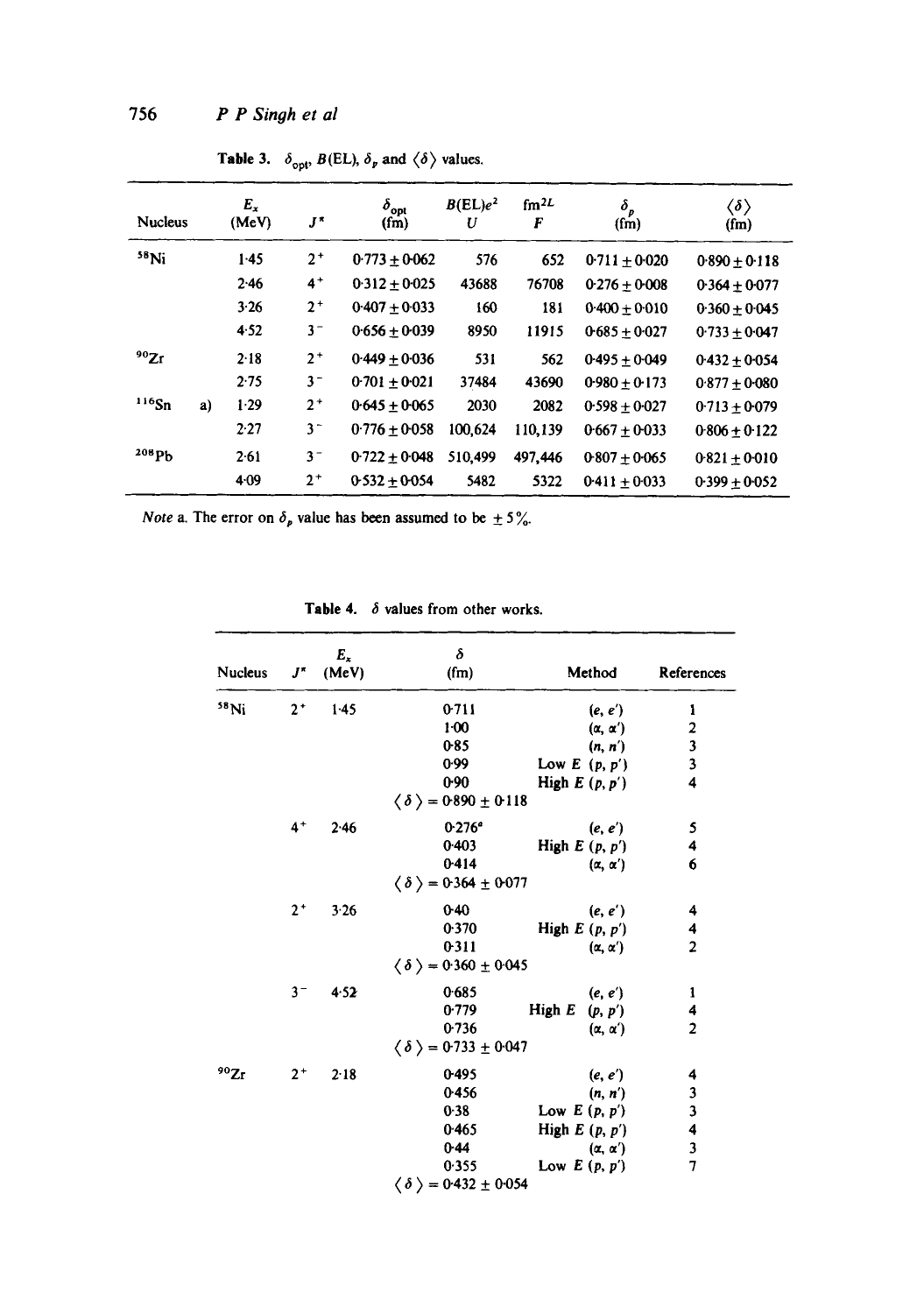|                   | $3^-$          | 2.75     | 0.980                                      | (e, e')             | 4                                          |
|-------------------|----------------|----------|--------------------------------------------|---------------------|--------------------------------------------|
|                   |                |          | 0.889                                      | High $E(p, p')$     | 4                                          |
|                   |                |          | 0.79                                       | Low $E(p, p')$      | 7                                          |
|                   |                |          | 0.85                                       | $(\alpha, \alpha')$ | 6                                          |
|                   |                |          | $\langle \delta \rangle = 0.877 \pm 0.080$ |                     |                                            |
| 116Sn             | $2^+$          | $1-29$   | 0.598                                      | (e, e')             |                                            |
|                   |                |          | 0.759                                      | $(\alpha, \alpha')$ | $\begin{array}{c} 8 \\ 9 \\ 3 \end{array}$ |
|                   |                |          | 0.673                                      | (n, n')             |                                            |
|                   |                |          | 0.797                                      | Low $E(p, p')$      | 10                                         |
|                   |                |          | 0.740                                      | High $E(p, p')$     | 11                                         |
|                   |                |          | $\langle \delta \rangle = 0.713 \pm 0.079$ |                     | $\hat{\boldsymbol{\theta}}$                |
|                   | 3 <sup>2</sup> | $2 - 27$ | 0.667                                      | (e, e')             | 8                                          |
|                   |                |          | 0.892                                      | Low $E(p, p')$      | 10                                         |
|                   |                |          | 0.860                                      | $(\alpha, \alpha')$ | 9                                          |
|                   |                |          | $\langle \delta \rangle = 0.806 \pm 0.122$ |                     |                                            |
| <sup>208</sup> Pb | $3-$           | $2 - 61$ | 0.807                                      | (e, e')             | 4                                          |
|                   |                |          | 0.83                                       | Low $E(p, p')$      | $\begin{array}{c} 7 \\ 4 \end{array}$      |
|                   |                |          | 0.825                                      | High $E(p, p')$     |                                            |
|                   |                |          | 0.822                                      | $(\alpha, \alpha')$ | 12                                         |
|                   |                |          | $\langle \delta \rangle = 0.821 \pm 0.010$ |                     |                                            |
|                   | $2^+$          | 409      | 0.411                                      | (e, e')             |                                            |
|                   |                |          | 0.37                                       | Low $E(p, p')$      | $\frac{4}{7}$                              |
|                   |                |          | 0.466                                      | High $E(p, p')$     |                                            |
|                   |                |          | 0.348                                      | $(\alpha, \alpha')$ | 12                                         |
|                   |                |          | $\langle \delta \rangle = 0.399 \pm 0.052$ |                     |                                            |

<sup>4</sup>The average value of the ratios of  $\delta$ 's from Afanasev *et al* (1970) to those of Crannell *et al* (1961) for the  $2^+$ ,  $3^-$  states is 0-71. The value for the 4<sup>+</sup> state is available only from Crannell *et al* (1961). This value is divided by 1-4 and listed in the table (normalized value).

1. Afanasev *et al* (1970); 2. Jarvis *et al* (1967); 3. Bernstein *e! al* (1981 b); 4. Gazzaly *et al* (1982); 5. Crannell *et al* (1961); 6. Bernstein (1969); 7. Fujita et *al* (1985); 8. Curtis *el al* (1968); 9. Bingham *et al* (1969); 10. Wiencke *et al* (1983); 11. Liljestrand *et al* (1979); 12. Harakeh *et al* (1979).

present work agree with the corresponding values of  $\langle \delta \rangle$  and  $\delta_p$  for most transitions in all the four nuclei (see table 3). However a close inspection of the  $\delta_{\text{opt}}$  values extracted from the present work and the  $\delta_p$  values obtained from electron scattering reveals noticeable differences between them. These differences may be due to the expectation (Bernstein *et al* 1981a) that the deformation of the proton and the neutron density distribution may not be the same. Strictly speaking as pointed out by Bernstein *et al*  (1981b) the deformation length in hadron scattering should be written as

$$
\delta_{\text{opt}} = \frac{b_F^F Z_T \delta_p + b_n^F N_T \delta_n}{b_F^F Z_T + b_n^F N_T} = \frac{Z_T \delta_p + KN_T \delta_n}{Z_T + KN_T},\tag{10}
$$

where  $\delta_p$  and  $\delta_n$  are the proton and the neutron deformation lengths respectively and  $b_p^r$ and  $b_n^F$  are the interaction strength of hadron field with target protons and neutrons respectively. The parameter  $K = b_n^F/b_p^F$  depends on the projectile. In effect there is a probe dependence introduced in the determination of the deformation lengths. Thus, if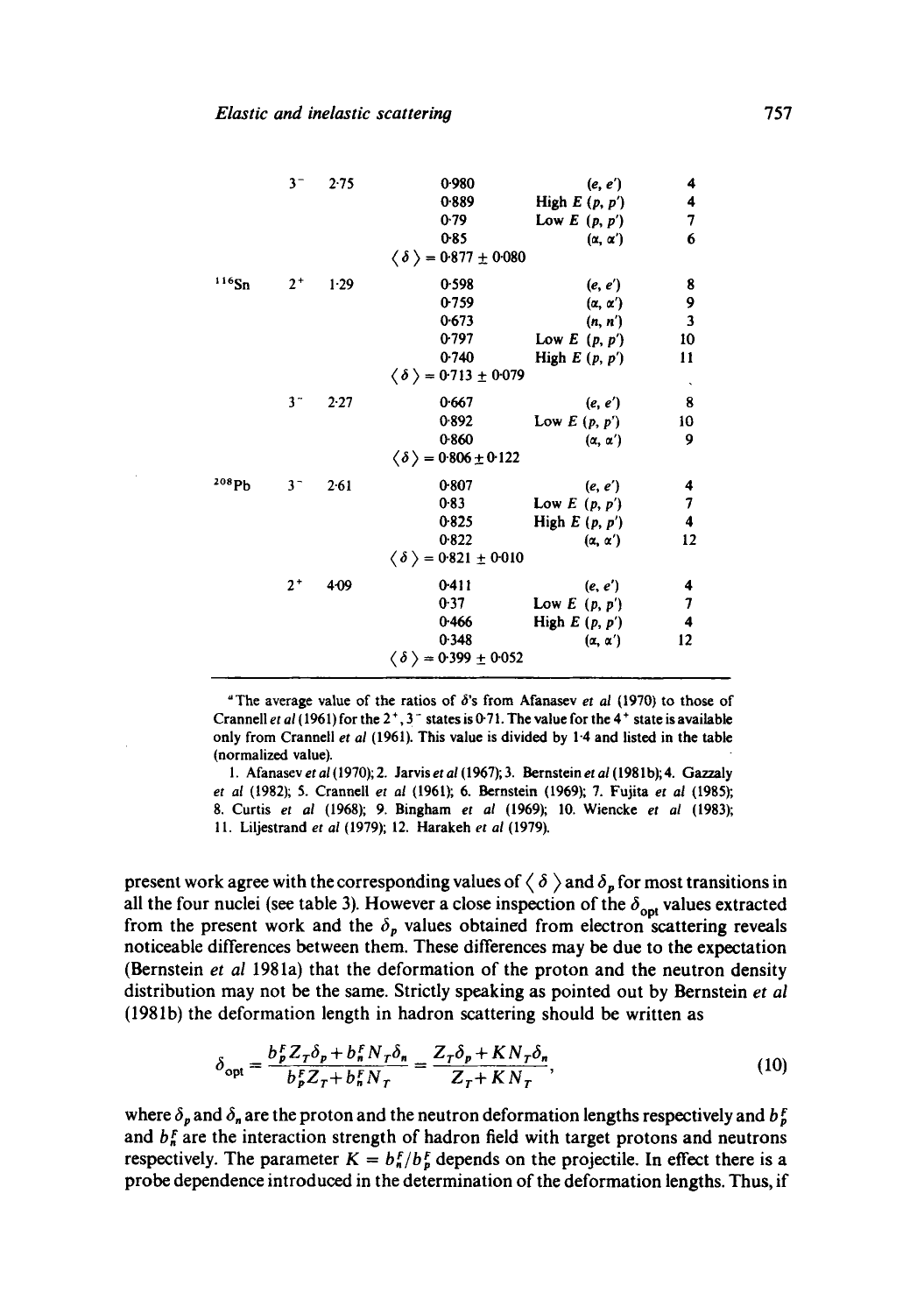one knows the value of K and  $\delta_p$  then, one can determine the value of  $\delta_n$ , using the above equation. Knowledge of  $\delta_p$  and  $\delta_n$  in turn can be used to determine the ratio

$$
M_n/M_p = N\delta_n/Z\delta_p \tag{11}
$$

of the neutron and the proton transition matrix elements and compared with values of this ratio obtained by using other probes. Such a comparison provides a consistency check on the measured  $\delta_{\text{opt}}$  values.

K is defined as  $(V_{1s} + V_{1v})/(V_{1s} - V_{1v})$  where  $V_{1s}$  is the isoscalar and  $V_{1v}$  is the isovector interaction of the probe with the target nucleus. In principle one can determine the values of  $V_{\text{IS}}$  and  $V_{\text{IV}}$  potentials from an optical model analysis of the <sup>3</sup>He-nucleus elastic scattering cross-section. In practice due to correlation among various parameters it is not possible to obtain unambiguous values for  $V_{1v}$  in particular. Various attempts to determine  $V_{1V}$  have yielded values of  $V_{1V} \sim 0.14 V_{1S}$  (Hyakutake *et al* 1980) and  $V_{1s} \sim V_{1v}$  (Willis *et al* 1973). Our attempts in this respect were not any more successful. One will need complementary elastic cross-section of triton from the same target to be combined with those of <sup>3</sup>He to determine  $V_{\text{IV}}$  with better accuracy. In view of this situation we have resorted to the folding model for estimating the values of  $V_{15}$  and  $V_{19}$ . We obtain these values for <sup>3</sup>He energy of E in terms of  $V_{15}$  and  $V_{19}$  of the proton/neutron at the corresponding energy per nucleon of *E/3.* Thus one can define,

$$
V_{\text{IS}}(^{3}\text{He}) \approx 3 V_{\text{IS}}(p \text{ or } n),
$$
  

$$
V_{\text{IV}}(^{3}\text{He}) \simeq V_{\text{IV}}(p).
$$

For  $E_{p/n} \sim 90$  MeV,  $V_{1S} \simeq 36$  MeV and  $V_{1V} \simeq 6$  MeV (Bhattacharya and Kailas 1983). With these values one can get a value of  $K \simeq 1.1$ . It has been argued (Gupta and Murthy 1982) that  $V_{IV}(^3\text{He}) \sim \frac{1}{3}V_{IV}$  expected from the folding model. This leads to a value of  $K \sim 1$ , which is not very far from the value given by the folding model. The  $\delta_n$  value has been determined using (10) by combining the  $\delta_{\text{opt}}$  value obtained for <sup>3</sup>He in the present work with  $\delta_p$  value from electron scattering data and taking  $K = 1$ .

The values of  $(M_n/M_p)$  obtained using  $\delta_p$  and  $\delta_n$  values in (11) are listed in table 5, which also includes the values reported in the literature (Gazzaly *et al 1982; Bernstein et al* 1981; Madsen *et al* 1983). The values of  $(M_n/M_p)$  for all the states deduced from the present measurements for Ni agree rather well with those reported by Gazzaly *et al*  (1982) and those obtained by Bernstein *et al* (1981b). Again for the 2 + state in Zr our value is in good agreement with the values of Gazzaty *et al* (1982) and Bernstein *et al*  (1981). A major discrepancy between our and Gazzaly values is for  $3<sup>-</sup>$  state in Zr. For Sn our value is in good accord with that of Bernstein *et al* (198 lb). In the case of Pb, for the  $2<sup>+</sup>$  state all the three works agree. Again there are differences between our and Gazzaly's values for the  $3<sup>-</sup>$  state in Pb. Overall, it appears that the values of transition matrix elements deduced from the DWBA analysis of  $3$ He inelastic cross-sections are in good agreement with those reported in the literature.

The  $(M_n/M_p)$  values obtained in the present work can be compared with the predictions of the homogeneous collective model according to which  $M_n/M_p = N/Z$  $(\delta_n = \delta_p)$ . It is found (table 5) that the  $(M_n/M_p)$  values obtained in some cases (e.g. 2<sup>+</sup> states in Ni, Zr, Sn), within errors agree with the homogeneous model predictions. However, the  $(M_n/M_p)$  values determined in some other cases (e.g. 3<sup>-</sup> states in Zr, Sn) differ considerably from those expected from the homogeneous model. The present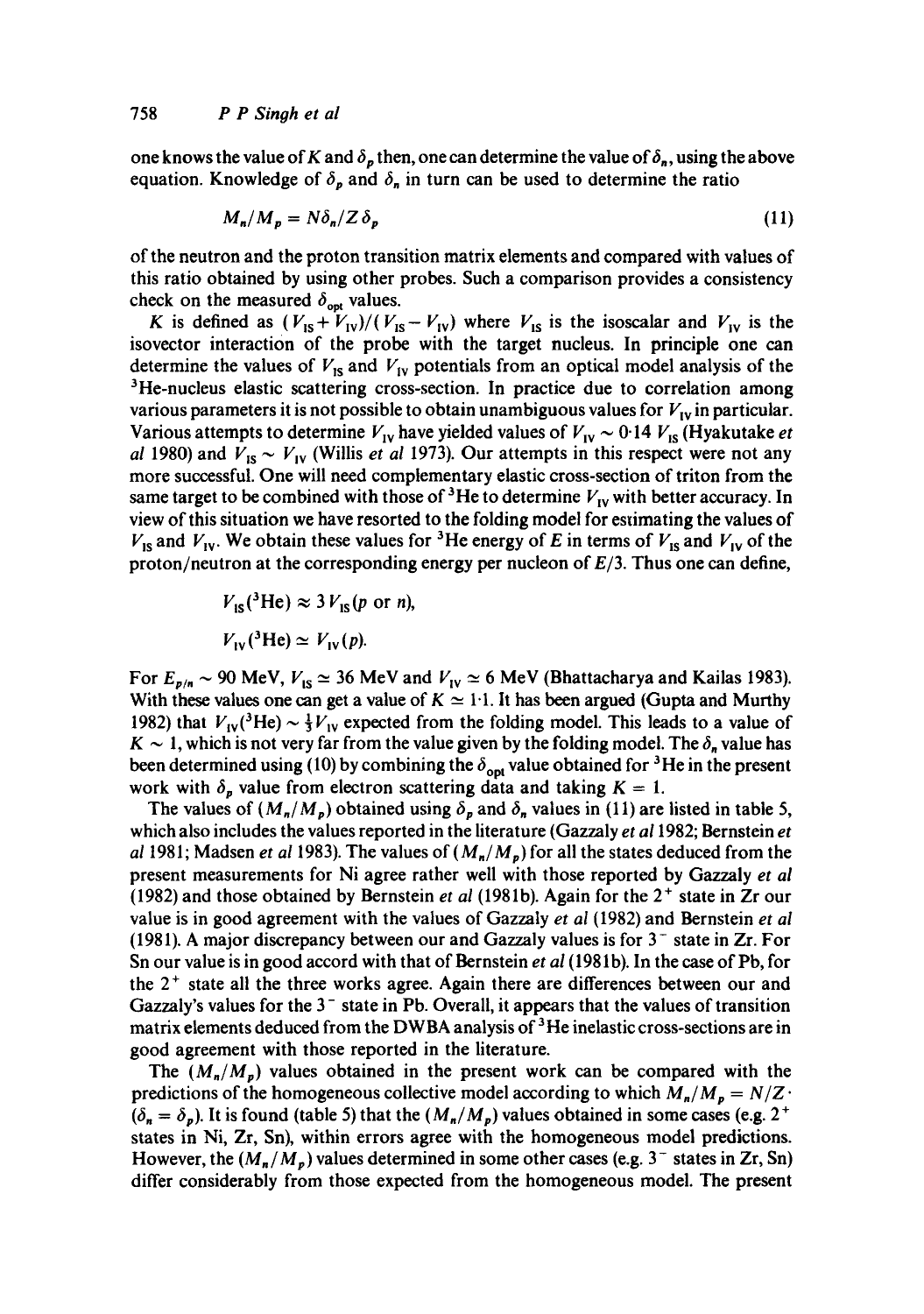| <b>Nucleus</b> |                | J"    | $\delta_{\rm opt}$<br>(fm) | $\delta_{p}$<br>(fm) | $\delta_n$<br>(fm) | $M_n/M_n$          |                               |                         |
|----------------|----------------|-------|----------------------------|----------------------|--------------------|--------------------|-------------------------------|-------------------------|
|                | $E_x$<br>(MeV) |       |                            |                      |                    | Present<br>results | Gazzaly<br>et al <sup>a</sup> | Bernstein<br>et al      |
| $58$ Ni        | 1.45           | $2^+$ | 0.773                      | 0.711                | 0.831              | $1.25 + 0.19$      | $1.29 + 0.06$                 | $1.35 + 0.15^{b}$       |
|                | 2.46           | $4^+$ | 0.312                      | 0.276                | 0.346              | $1.34 + 0.20$      | $1.15 + 0.45$                 |                         |
| $N/Z = 1.071$  | 3.26           | $2^+$ | 0.407                      | 0.400                | 0.414              | $1.11 + 0.18$      | $0.92 \pm 0.18$               |                         |
|                | 4.52           | $3-$  | 0.656                      | 0.685                | 0.629              | $0.98 + 0.14$      | $0.95 + 0.11$                 |                         |
| 90Zr           | 2.19           | $2^+$ | 0.449                      | 0.495                | 0.412              | $1.04 + 0.26$      | $1.12 + 0.04$                 | $0.95 + 0.08b$          |
| $N/Z = 1.250$  | 2.75           | $3 -$ | 0.701                      | 0.980                | 0.478              | $0.61 \pm 0.29$    | $1.06 + 0.06$                 |                         |
| $116$ Sn       | $1-20$         | $2+$  | 0.645                      | 0.598                | 0.680              | $1.50 + 0.28$      |                               | $1.75 + 0.08^{b}$       |
| $N/Z = 1.320$  | 2.27           | $3 -$ | 0.776                      | 0.667                | 0.858              | $1.70 + 0.24$      |                               |                         |
| 208Ph          | 2.61           | $3^-$ | 0.722                      | 0.807                | 0.667              | $1.27 + 0.18$      | $1.72 + 0.07$                 |                         |
| $N/Z = 1.537$  | $4 - 09$       | $2^+$ | 0.532                      | 0.411                | 0.611              | $2.28 + 0.43$      | $1.97 \pm 0.16$               | $1.50 \pm 0.30^{\circ}$ |

**Table 5.**  $(M_n/M_p)$  values.

a Gazzaly *et al* (1982); bBernstein *et al* (1981); c Madsen *et al* (1983).

results are in general consistent with the findings of Bernstein *et al* (1981b) that the  $\delta$ 's are probe-dependent.

### **4. Conclusion**

We have reported here the elastic and the inelastic scattering angular distribution data for 270 MeV <sup>3</sup>He particles from <sup>58</sup>Ni, <sup>90</sup>Zr, <sup>116</sup>Sn and <sup>208</sup>Pb targets. The optical model analysis of the elastic scattering data has been carried out and the systematics of the volume integrals of the  ${}^{3}$ He-nucleus optical potentials in the energy region of 100 and 270 MeV has been established. Macroscopic collective model analysis of the inelastic scattering data using the optical model parameters determined from the analysis of the elastic scattering data has led to reasonable reproduction of the data. The  $B(E)$  values determined for the various low-lying levels are in good agreement with the other determinations obtained using different projectiles at various bombarding energies. This confirms the validity of the use of macroscopic collective model for the analysis of inelastic excitation by 270 MeV, 3He projectile.

### **Acknowledgment**

This work was supported by the National Science Foundation, USA and the Department of Atomic Energy, India.

### **References**

Afanasev V D, Afanasev N G, Gulkarov I S, Savitskii G A, Khvastunov V M, Shevchenko N G and Khomich A A 1970 *Soy. J. Nucl. Phys.* I0 18